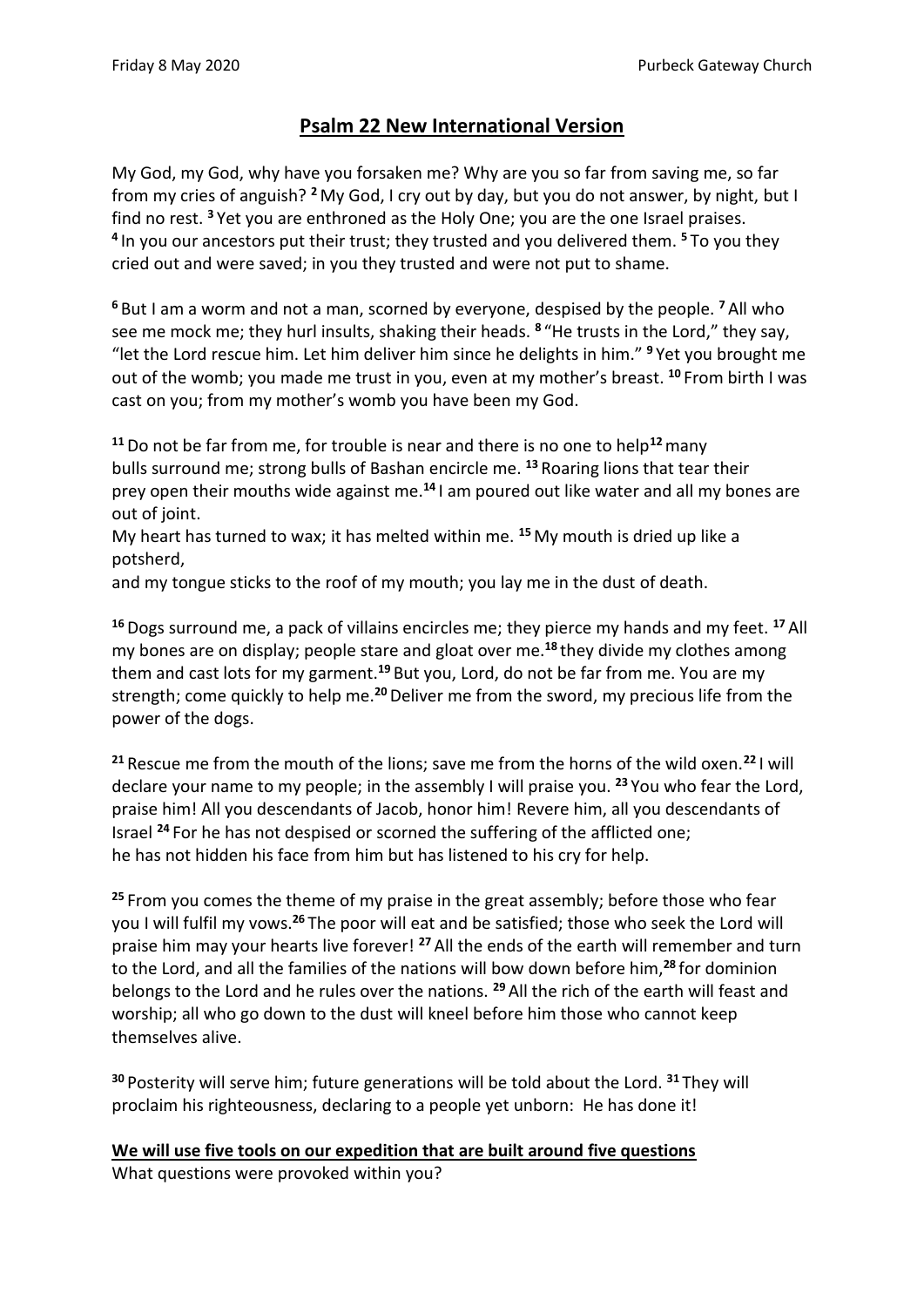Did anything confuse you? Did anything move you emotionally? Did God instruct you to do something? Did you gain any insight into God's character?

- 1. 'My God, My God' It doesn't surprise me Jesus on the cross quotes David's Psalm, after all David was a man after God's own heart.
- 2. David felt at times, within his soul, the cry of searching to understand his circumstances.
- 3. Why do you think Jesus cried out the same words of David 'My God, My God'? After all every time Jesus spoke to God He called Him Father, except this time and possibly one other.
- 4. Have you cried out to God day and night from deep within you? Where do you think that cry came from?
- 5. The best way to connect to God's delivering power is to exalt Him above the circumstances you are in. David did this so well – look up child!
- 6. Reminding yourself of historical victories that God has brought you through is to apply medicine to your discouraged soul.
- 7. Can you always trust God's will to deliver you?
- 8. Why did David describe himself as a worm in this Psalm? After sinning we often feel like a worm!
- 9. Have you been mocked for trusting in the Lord?
- 10. The crucifixion of Jesus Christ runs through this Psalm like a double decker bus!
- 11. There are so many references to Jesus on the cross, poured out like water the spear, bones out of joint – hanging on the cross, mouth dry – 'I am thirsty'.
- 12. Do you believe you were born at the will of God or the choice of your parents?
- 13. David says 'God made him trust Him' why did David say this?
- 14. Is God ever far from you?
- 15. Where does God actually live in you?
- 16. What do the bulls David mentions represent?
- 17. Who are the roaring lions to you?
- 18. What does it mean for a heart to turn to wax?
- 19. More references to the cross 'they laid Him in death with crowds around Him', 'pierced His hands and His feet'.
- 20. How did David know, in such detail, the crucifixion story referenced in this Psalm?
- 21. Have you ever had the experience of your enemy stare and gloat over your misfortune?
- 22. How can we make God our strength?
- 23. What are we expecting when we ask for God's help?
- 24. Is God your deliverance in all things?
- 25. How important is it to declare God's name?
- 26. God's heart responds to the afflicted with compassion even if they are in the wrong!
- 27. God, like Jesus, listens to our cry for help.
- 28. People sing songs about all sorts of things, for David, the themes of his songs is his love for God.